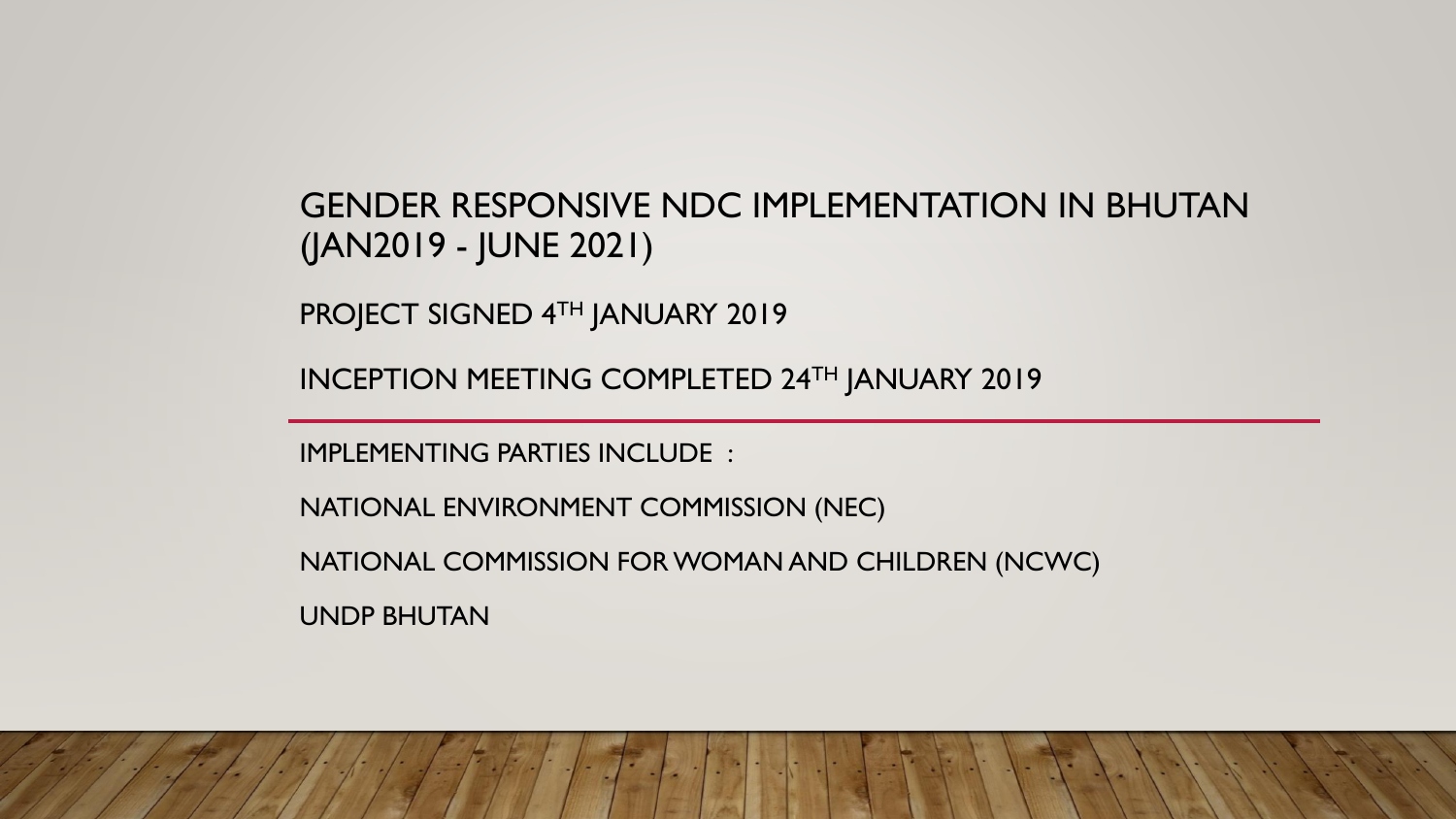# GENDER ANALYSIS OF NATIONAL CONTEXT

• In-depth Gender-climate assessment in priority sectors of Agriculture, Energy and Waste under process (19th April-19th Dec 2019).

Assessment expectations

- comprehensive study elaborating gender climate linkages in NDC priority sectors of Agriculture, Waste, and Energy along with data collection, tabulation and anlaysis
- provide concrete short term and long-term recommendations as part of the analysis within project activities, scope and duration
- provide inputs beyond project scope and duration to inform future projects and programs in mainstreaming gender in climate actions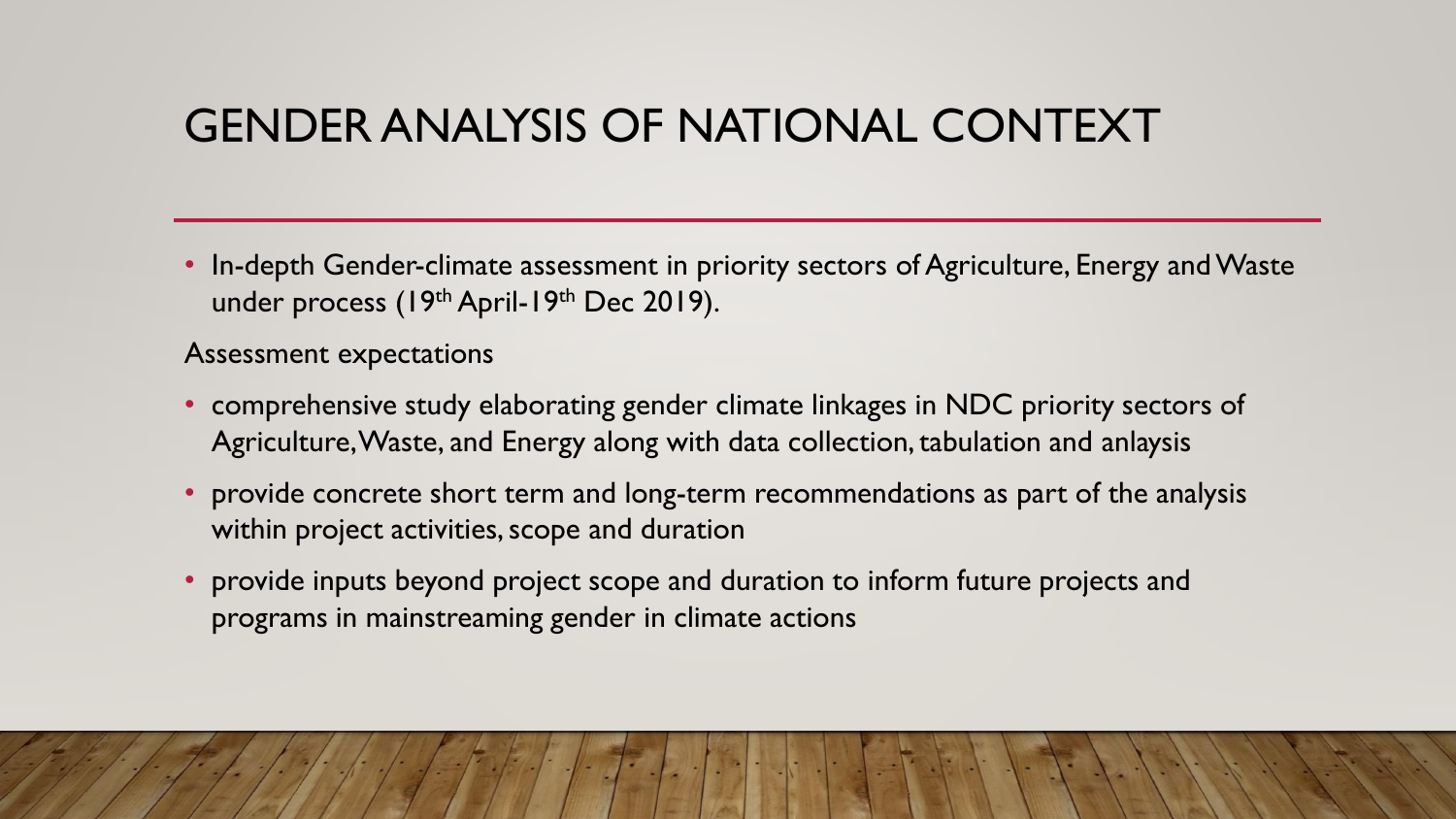# CONTD..

- deep dive in three areas of governance (institutional frameworks and coordination mechanisms), planning (looking at frameworks and processes of NDC plans, sectoral roadmaps) and policy (policy instruments of mitigation/adaptation actions). By providing concrete**,** action-oriented inputs/ recommendations
- Capacity needs assessment (capacity gaps and trainings for target groups)
- Mainstreaming gender in the draft climate change policy
- Conduct one national workshop to present the report findings, recommendations and collect feedback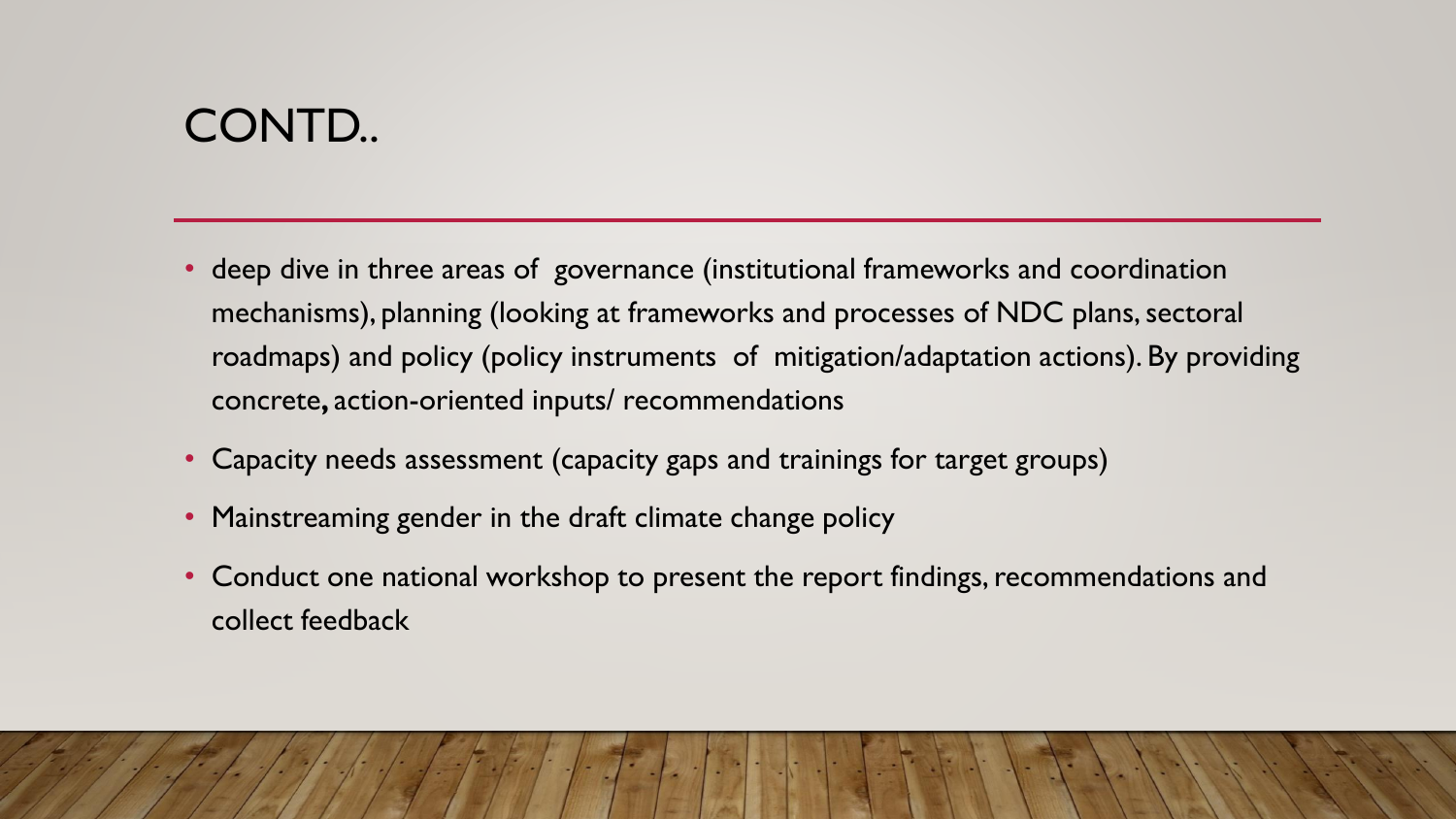# GOVERNANCE/ INSTITUTIONAL COORDINATION

Existing mechanisms in place

- NCWC established in 2004 with the mandate to mainstream, protect and promote the rights of women and children in Bhutan.
- Institutionalization of Gender focals in all agencies and 20 districts (lead NCWC)
- Institutionalization of Gender expert group (govt agencies, pvt sector, CSO)
- Institutionalization of the Mainstreaming Reference Group (multisector group) in all 20 districts with mandate to mainstream cross cutting issues in plans, polices (lead NEC& GNHC)
- C4 group set up with objective of strengthening and revamping the Multi-Sectoral Technical Committee on Climate Change (15 members representing various governmental agencies and civil society organization, chaired by the Secretary of NEC)
- Extension officers sensitized in gender mainstreaming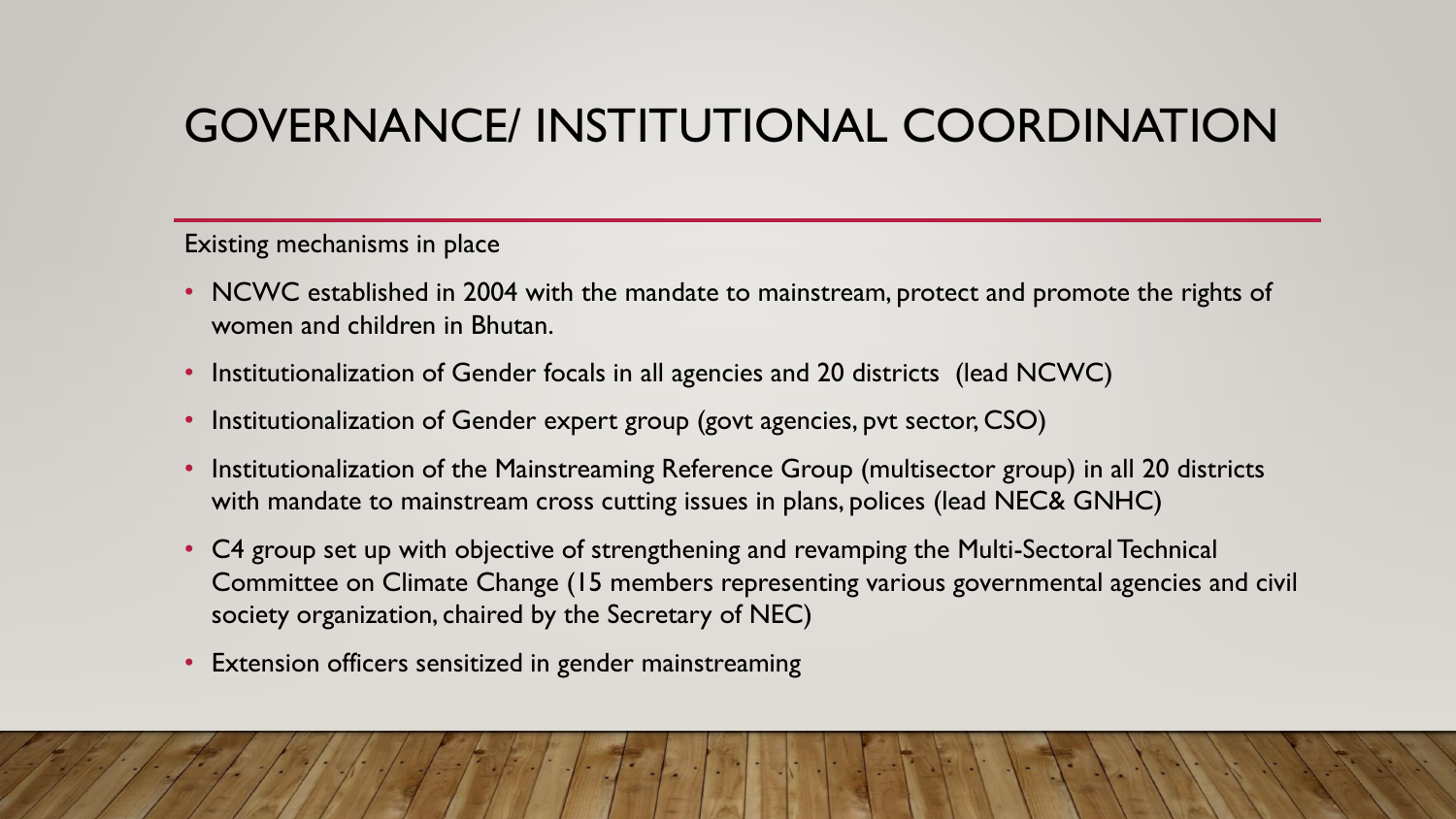### **CONTD**

Project contributions

- Project board established
- Project stakeholders appointed
- TWG on NDC initiated
- Establish gender responsive institutional framework for NDC implementation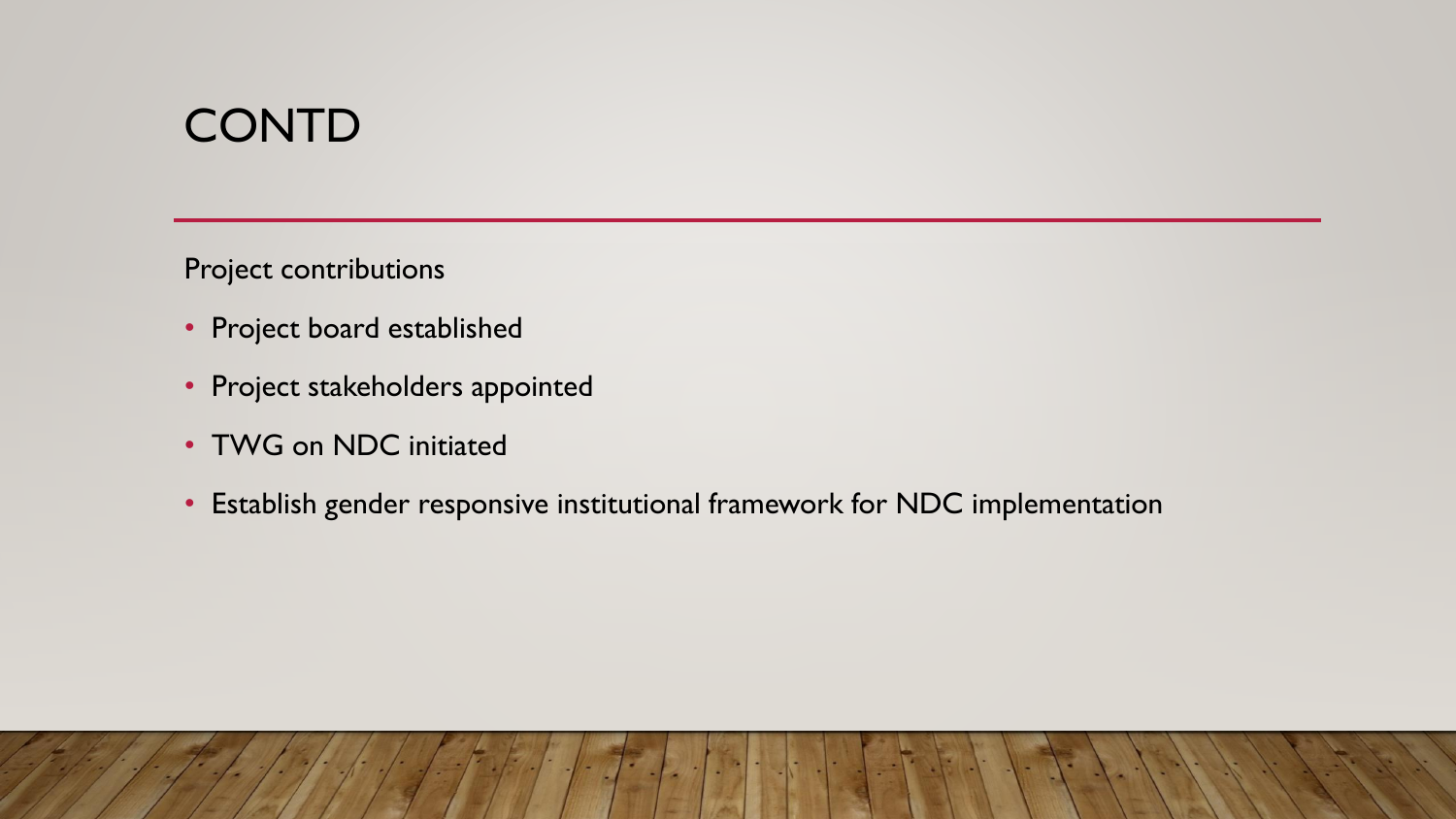# PLANNING- ACTIVITIES PLANNED UNDER THE **PROJECT**

- In-depth gender climate assessment
- Develop or update tools/ manuals/ checklists to mainstream gender in all levels of planning and implementation
- Capacity building of key stakeholders (target gp:project stakeholders, private sector and existing groups like the MRG, Gender focal, C4 group etc)
- Conduct evidence based assessments on low carbon development
- Ensure the draft climate change policy is sensitive to gender issues
- Gender responsive framework for NDC implementation
- Support women and youth groups in entrepreneurship programs
- Private sector engagement on NDC investment opportunities
- Pilot sustainable waste management with focus MSW and composting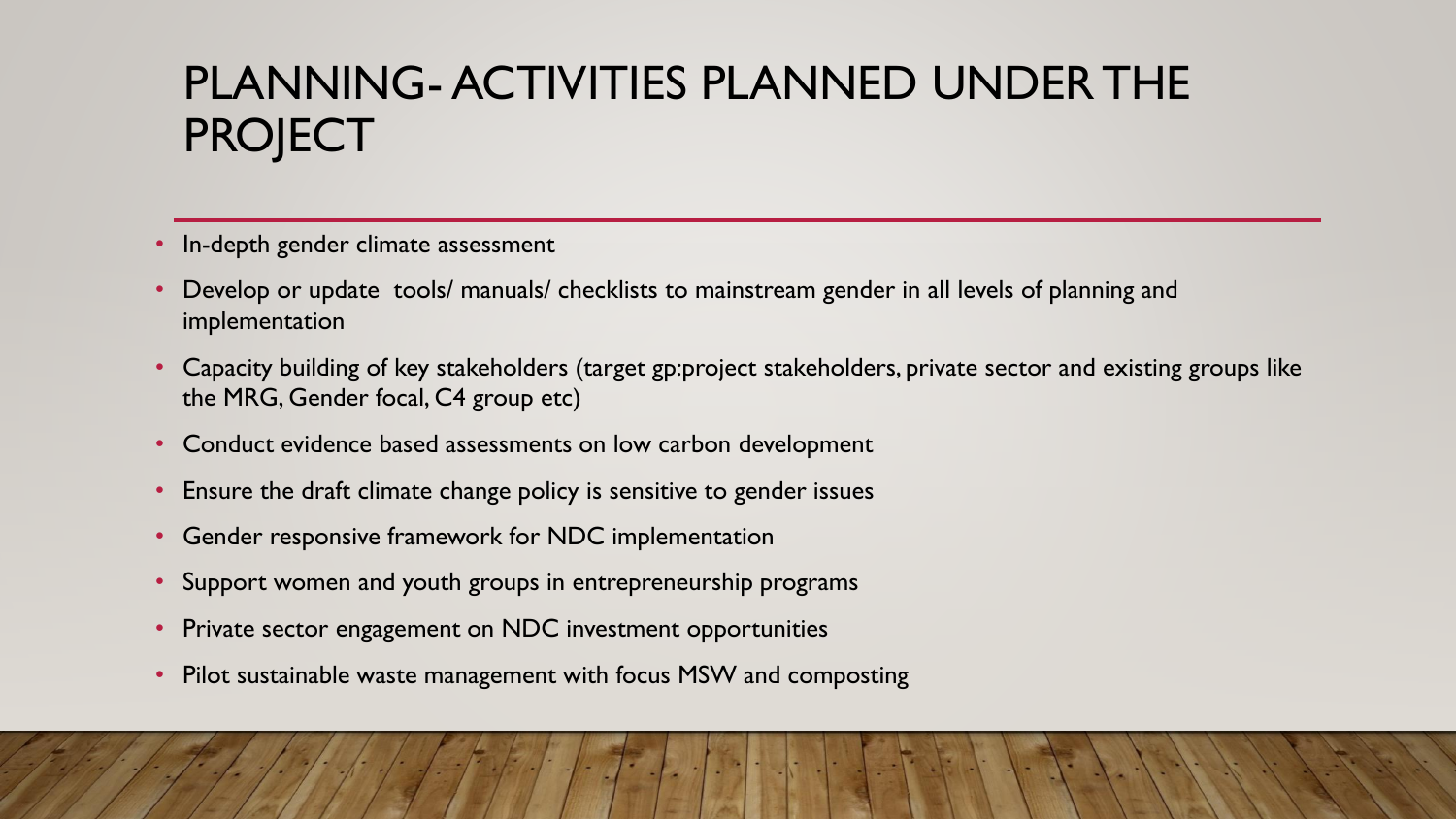# **POLICY**

- Protocol for Policy formulation (lead GNHC) requires mainstreaming of cross cutting issues including gender. Policy Screening tool also ensures gender equality mainstreamed in all policies
- Draft Climate Change policy prepared. Efforts to promote a gender responsive climate policy underway
- 12<sup>th</sup> FYP (2018-2023) National Key Result Area(NKRA) on gender equality promoted, women and girls empowered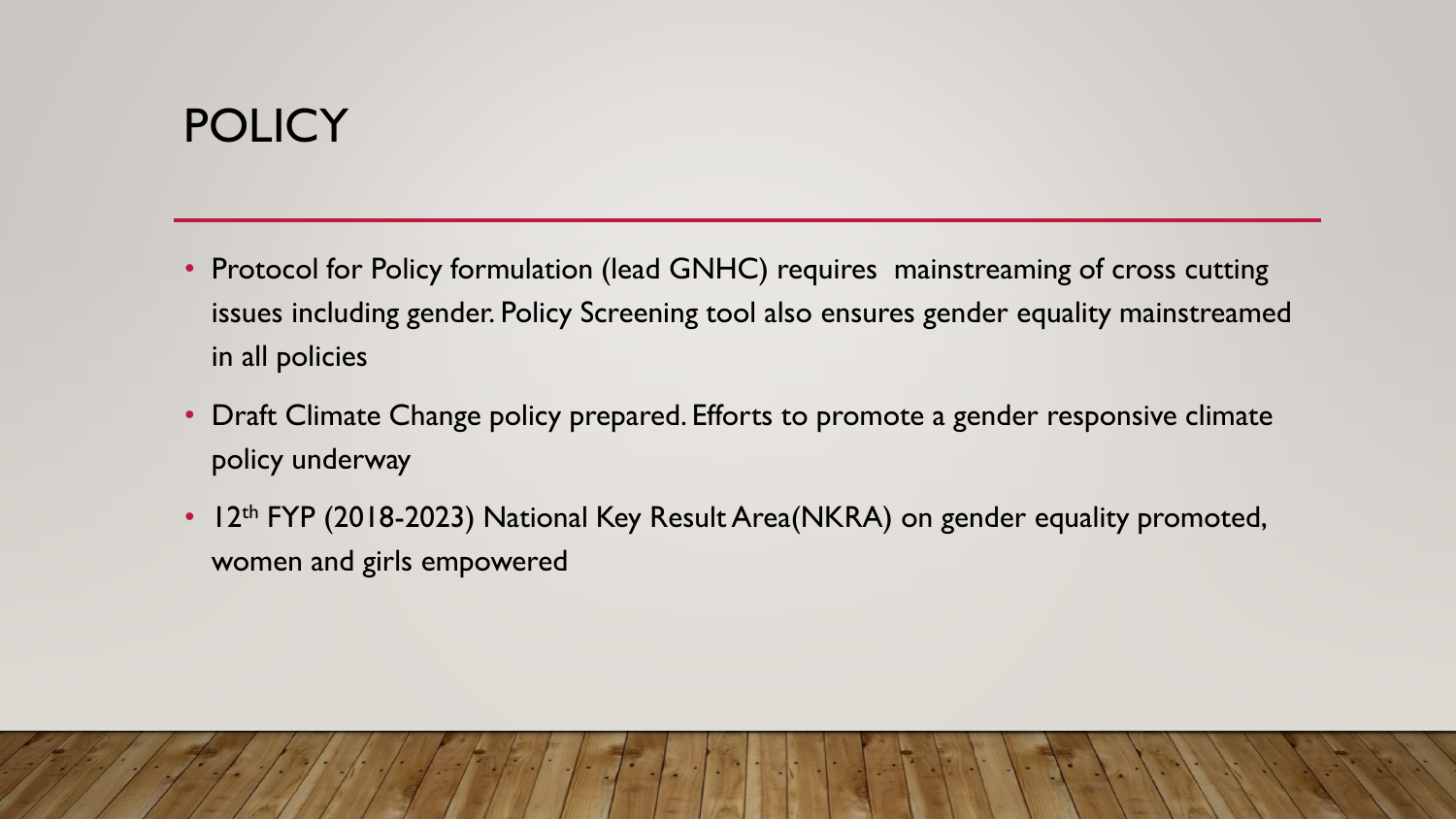# **CAPACITY**

- Ongoing efforts on capacity development across all government agencies and CSOs to sensitize, and build capacity on overall gender issues but not specific to gender –climate relation and action
- Through project support capacity building planned for project stakeholders and further strengthening of the existing groups like the MRG, Gender focal persons, C4 group etc
- Find champions to advocate the work on gender